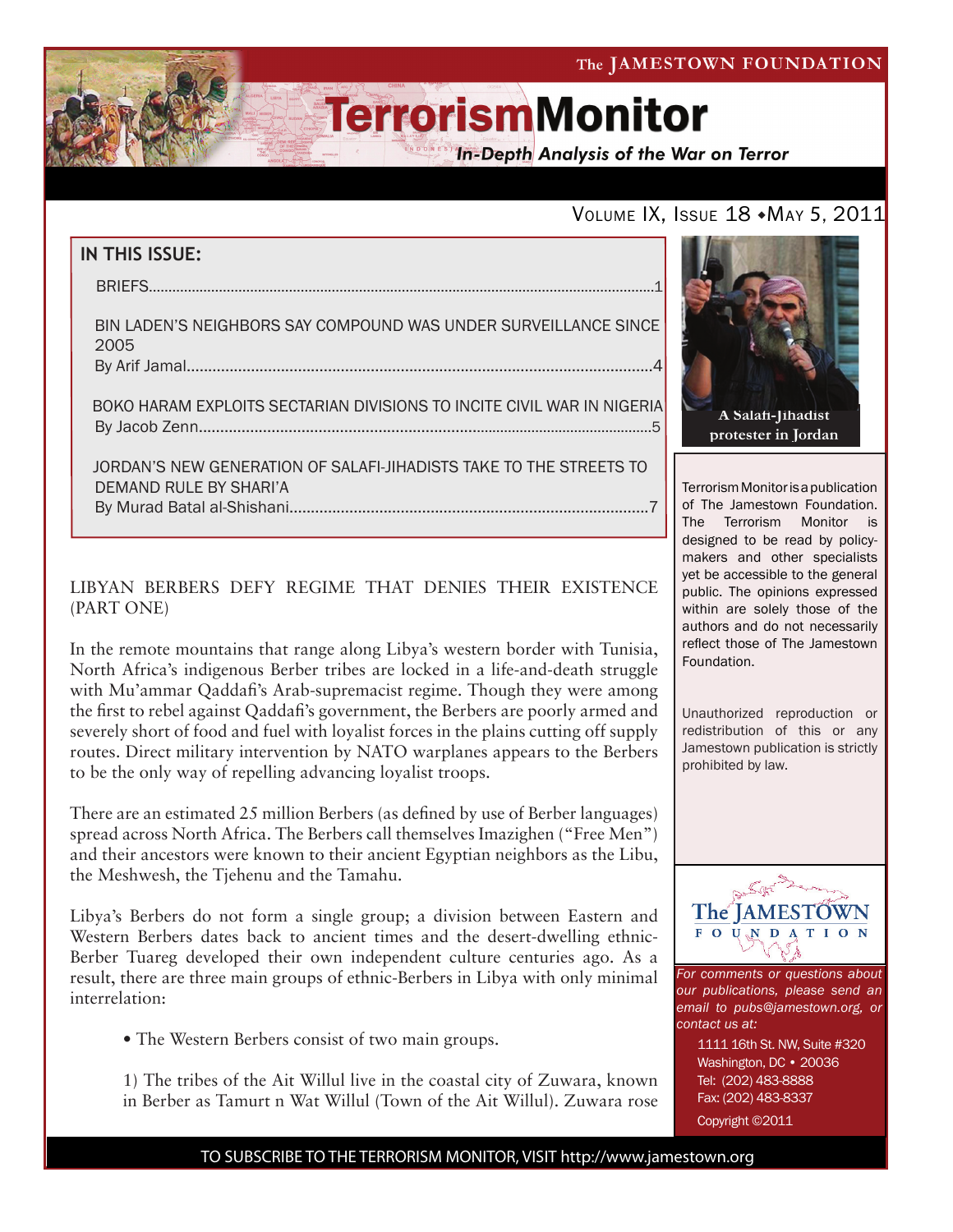TerrorismMonitor Volume IX • Issue 18 • May 5, 2011

in revolt in February, but government forces suppressed the rebellion there a month later.

2) The Nafusa tribes live in the Western Mountains (al-Jabal al-Gharbi), better known as the Nafusa Mountains after the region's Berber name, Adrar n Infusen. The Nafusa Berbers retreated there from the coast to isolate themselves from the mass Arabization of the Libyans after the arrival of two large Arab tribes in the 11th century, the Banu Hilal and the Banu Salim. The Nafusa declared against Qaddafi in the earliest days of the rebellion despite having little ability to defend their communities. With the government having managed to consolidate itself in other parts of western Libya, loyalist forces have now turned their attention to the mountain rebels.

• The Eastern Berbers live in the oasis towns of Jalu and Awjilah, about 250km southeast of the battlefront at Ajdabiyah. Rebel sources reported a new loyalist offensive by troops in trucks mounted with anti-aircraft guns and Grad rockets against the settlements this week, part of a government effort to cut off rebel-held northern Cyrenaica from the oil and water-rich Libyan interior. The loyalist column of 45 vehicles was destroyed in a NATO airstrike on May 1 after the column attacked Jalu and Awjilah (Reuters, May 1; Upstream Online, May 2).

• The Tuareg live in communities focused on the oases of southwestern Libya. Though ethnically Berber, the Tuareg developed their own culture and version of the Berber language (Tamasheq or Tamahaq) after their ancestors migrated deep into the African interior roughly 1600 years ago. Despite insisting the Tuareg are actually Arabs, Qaddafi has also sought their favor at times due to their reputation as skilled desert fighters he could use in his efforts to expand his influence in the Sahara and Sahel regions. Qaddafi's occasional efforts to champion the Tuareg cause and arm Tuareg rebel movements outside Libya appear to have brought large numbers of Tuareg from Mali and Niger to Libya to join the loyalist forces, though this recruitment has been achieved more through cash payments than personal loyalty to Qaddafi. [1] Libya's own Tuareg appear divided on whether to support Qaddafi, though few, if any, appear to have joined the armed rebellion.

Qaddafi has always regarded the existence of the Berbers as an annoying reminder of the Berber origins of his own Arabized tribe and hence an impediment to his efforts to become leader of the pan-Arab community. An apparent softening of the regime's approach to the Berber minority led by Saif al-Islam Qaddafi in 2007 (which included lifting the ban on Berber names) was reversed by Mu'ammar Qaddafi less than a year later when the Libyan leader travelled to the Western mountains to warn Berbers; "You can call yourselves whatever you want inside your homes – Berbers, Children of Satan, whatever – but you are only Libyans when you leave your homes" [2]

Notes:

1. See Andrew McGregor, "Libyan Loyalists and Dissidents Vie for Tuareg Fighters," *Terrorism Monitor*  Brief, March 10, 2011.

2. U.S. Embassy Tripoli cable 08TRIPOLI530, July 3, 2008, published by the Telegraph, January 31, 2011. See also AFP, August 24, 2007.

#### QADDAFI LOYALISTS RETAKE STRATEGIC OASIS OF KUFRA

Once known as "Forbidden Kufra," the small group of oases clustered in the vast deserts of southeastern Libya has become the latest battlefield in Libya as government forces battle to retake Kufra from the rebels who seized the region over a month ago. Despite being one of the most isolated settlements on Earth, deep in the Sahara and nearly surrounded by sand seas on three sides, Kufra has now become a strategically important center for the control of Libya's vital oil industry.

On April 28 a column of 60 vehicles carrying roughly 250 loyalist fighters arrived in Kufra, taking the oasis with only light resistance from its rebel defenders before raising the green national flag over the courthouse (Reuters, April 28). Saleh Muhammad al-Zaruq, the security chief for Kufra, had announced his support for the rebel forces in early April, putting the oasis region under rebel control (al-Jazeera, April 3).

According to rebel spokesmen, the loyalist forces travelled nearly 1,000 km from Sabha, a desert stronghold of Qaddafi forces surrounded by pro-regime tribes (Brnieq.com, May 3). The rebels also claimed the loyalists were accompanied by 1,500 Chadian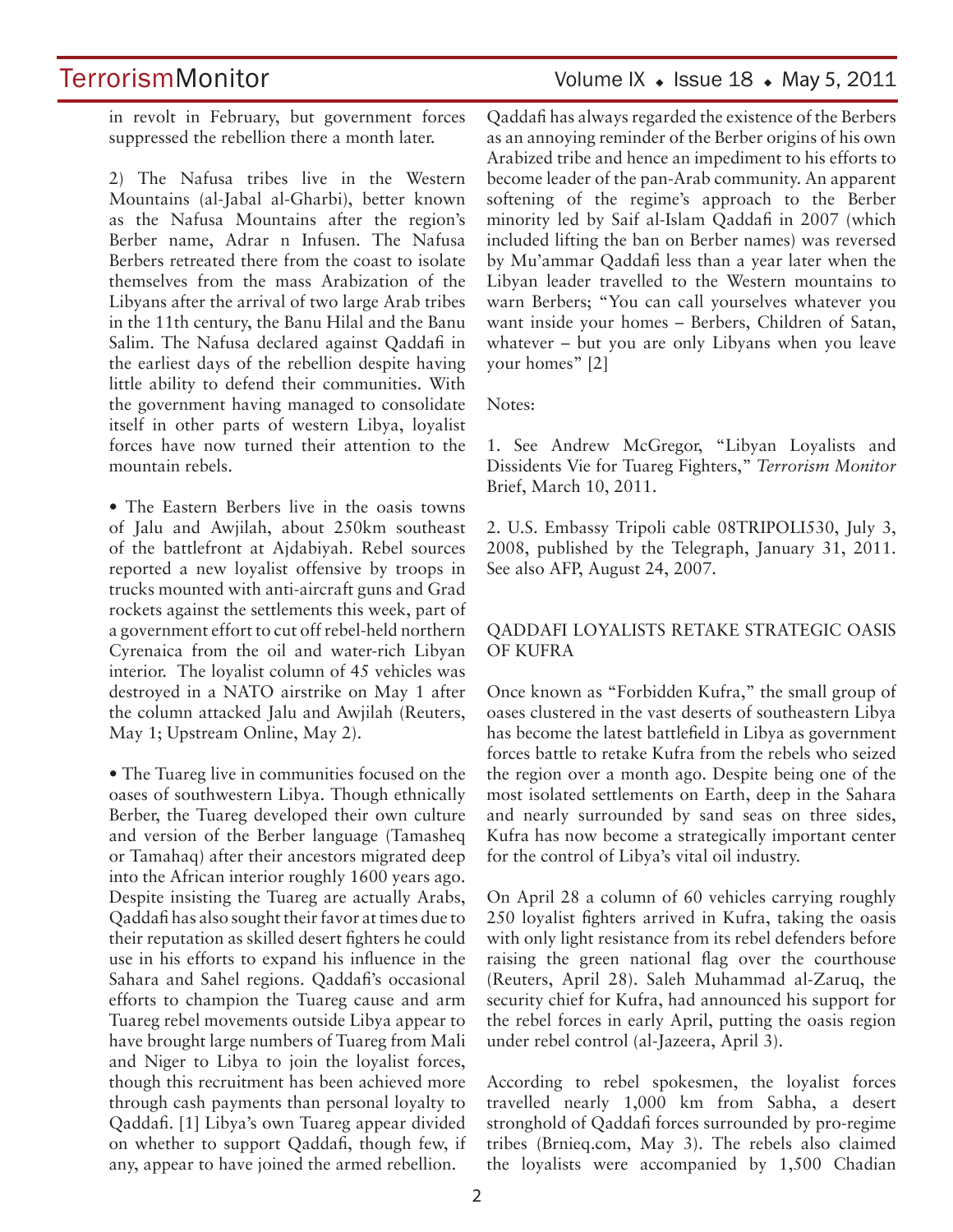Volume IX  $\bullet$  Issue 18  $\bullet$  May 5, 2011

mercenaries, though this has not been confirmed. Rebel sources tend to exaggerate numbers and the degree of foreign support for Qaddafi in order to obtain greater military support from NATO forces. Libyan state television later reported: "Libyan forces have seized full control of the town of Kufra and purified it of the armed gangs" (Reuters, April 28). The attack on Kufra came days after loyalist forces raided a remote desert oil pumping station, killing eight guards (AFP, April 25).

Kufra was long held by the Teda wing of the indigenous Tubu people, whose large Tibesti-centered desert homeland covers southeastern Libya, northern Chad and eastern Niger. However, control of the oasis region was taken over by the powerful Zuwaya Arabs in 1840. This development opened Kufra to the influence of the Sanussi religious order, which moved their headquarters there in 1895 to resist attempts by the Ottoman rulers of northern Cyrenaica to bring the Sanussis under the supervision of Istanbul. From Kufra the Sanussis expanded their growing confederacy to areas of modernday Chad, Niger and Western Egypt, areas for which they would soon compete with the colonial armies of France, Italy and Great Britain.

Though the Sanussis had lost much of their territory to the Europeans by the end of the First World War, Kufra continued to resist conquest and remained, with the exception of several prisoners and the redoubtable Rosita Forbes, closed to non-Muslims. When an Italian column under Marshal Rodolfo Graziani arrived in 1931 with 3,000 troops, artillery and a score of warplanes, Kufra's fate was sealed.

The Italians built a fort and an important airfield, but were relieved of their new possession by a column of Free French and Chadian colonial troops with the aid of the newly-formed British Long Range Desert Group (LRDG) in March 1941. The battle marked the first major victory in the distinguished military career of the operation's commander, French General Philippe Leclerc. Kufra was then used as a base for desert operations by the LRDG and Special Air Service (SAS).

In recent years Kufra has become an important center on the Libyan desert road system that has improved transportation across the Sahara and allowed food aid shipments to be driven south directly to refugee camps in Darfur and Chad (Mathaba.net, November 24, 2004). A massive agricultural project uses water drawn from the massive aquifers discovered beneath the Libyan desert. On a darker note, Kufra has also become an important

mid-way point for human traffickers shipping migrants from sub-Saharan Africa north to the Mediterranean coast, where they board overcrowded boats bound for a perilous voyage to Europe.

Zuwaya Arabs and Teda Tubu were reported to have clashed in Kufra in 2008, with the Teda getting the worst of it. The Libyan rebels claim to have support from the Zuwaya, but the Tubu are often seen as inclined towards Qaddafi (AFP, April 25). The Tubu have had their own problems with the Libyan leader, who expelled several thousand of them to Chad after a member of the Sanussi royal family tried to recruit Tubu mercenaries to fight Qaddafi in the early 1970s. Despite this, many Tubu find careers in the Libyan military that suit the warrior traditions of their noble clans. Under King Idriss al-Sanusi (1951-1969), the Tubu formed the royal guard. Loyalist operations in the oasis have the potential of reviving the local Arab-Tubu rivalry.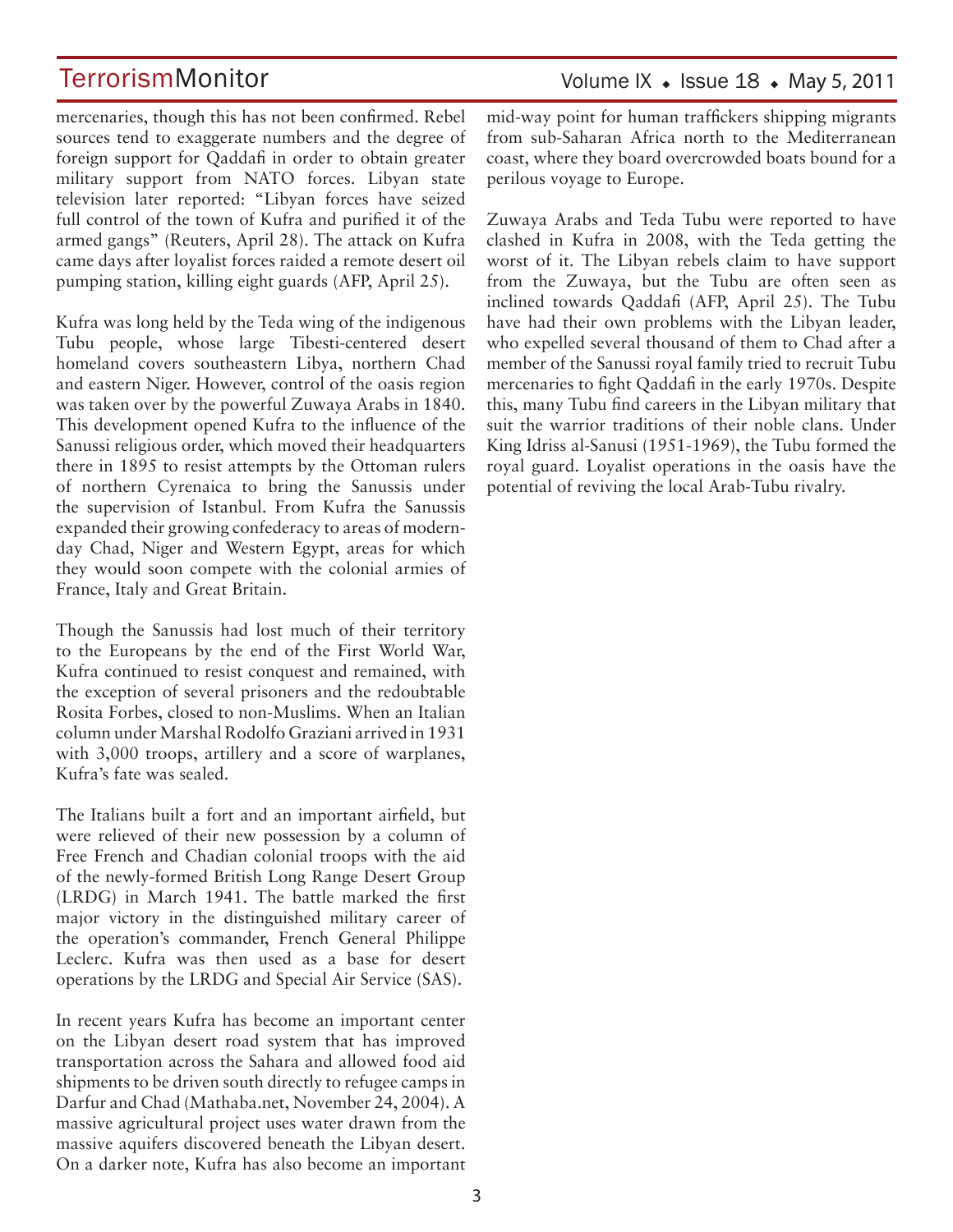### TerrorismMonitor Volume IX • Issue 18 • May 5, 2011

## **Bin Laden's Neighbors Say Compound Was Under Surveillance Since 2005**

#### *By Arif Jamal*

Contrary to statements released by Pakistani<br>
intelligence agencies denying any knowledge<br>
of the occupants of the Abbottabad compound<br>
reided by American Special Forces units on May 1 intelligence agencies denying any knowledge raided by American Special Forces units on May 1, there is evidence that the occupants of the compound housing Osama bin Laden were well known to Pakistani intelligence from the time the purpose-built compound was finished and occupied in 2005.

An official from Pakistan's Inter-Services Intelligence (ISI) told the BBC that the compound was raided by the ISI while still under construction in 2003 when the agency believed senior al-Qaeda operative Abu Faraj al-Libi was on site. Since then, however, the official claimed the intelligence agency had taken no interest in the facility: "The compound was not on our radar; it is an embarrassment for the ISI… We're good, but we're not God" (BBC, May 3). However, in a statement that appeared to reveal the confusion over the incident at the highest levels of the Pakistani government, an official from the Ministry of Foreign Affairs claimed that the ISI "had been sharing information [on the compound] with the CIA and other friendly intelligence agencies since 2009" (*The News* [Islamabad], May 4).

The house in the garrison city of Abbottabad where Osama bin Laden apparently lived for several years before he was killed was the focus of neighbors' attention for several reasons. The most important reason was its size. The house was many times bigger than most houses in the neighborhood and its reclusive occupants also appeared to have money to throw around. If the balls of children playing in the streets accidently landed in the compound, the children were given Rs 50 by the occupants of the house. [1] Several children told Pakistani TV channels that they had started throwing their balls into the compound on purpose. They were never refused the money (Geo TV, May 3).

However, there were also reasons for the people in the neighborhood not to suspect that this house was the residence of the most wanted terrorist in the world. The house had 12 to 16 foot high boundary walls surmounted by electrified barbed wire. There were surveillance cameras fixed on the walls. The human security around the compound created the impression that it was a secret military or intelligence facility, something the people living in garrison towns are quite used to. A neighbor explained the local lack of interest in the unusual building by saying, "Once you know a particular building belongs to the military or an intelligence agency or any law-enforcement department in Pakistan, you stop taking interest in the unusualness of the building or the activities there." [2] The neighbors' conclusion that it belonged to some security agency seems to have put any worries at rest.

The compound became the focus of attention soon after construction on the building started sometime in the fall of 2004. The haste with which it was built also surprised the neighbors: "The pace of construction of this house was one of the topics in our discussion with our families and with friends. We used to say either the owner is fairly rich or it is going to be a military facility, which is not uncommon in this garrison city." [3] In a TV interview after his interrogation by the security agencies, Noor Mohammad, the contractor who built the house, said that the house was built in one and a half years (Geo TV, May 4). However, most of the neighbors' accounts put the construction period between nine and 12 months. Mohammad noted that, unlike the usual back-and-forth negotiations between contractor and owner at various stages of construction that are typical of the residential construction process in Pakistan, the owners of the Abbottabad house never disputed costs and met all requests for additional funds promptly and without question. He also said that the construction work continued uninterrupted, which suggests some urgency. According to another contractor, it is quite possible to construct such a house in six months if the work is conducted without interruption. [4]

When the house was completed its residents moved in quickly: "Nobody knew when exactly they moved in. They probably moved in the middle of night when all of us were sleeping. The furniture and other stuff were brought in during the day, possibly before they moved in. It took some time before the neighbors realized that there were people living in that house." [5] The few guests to the house typically arrived in the darkness and were rarely seen by the neighbors.

In a country where neighbors have strong ties and very often visit each other, the occupants of the new house discouraged their neighbors from visiting. "My wife tried to establish contacts with the women in that house more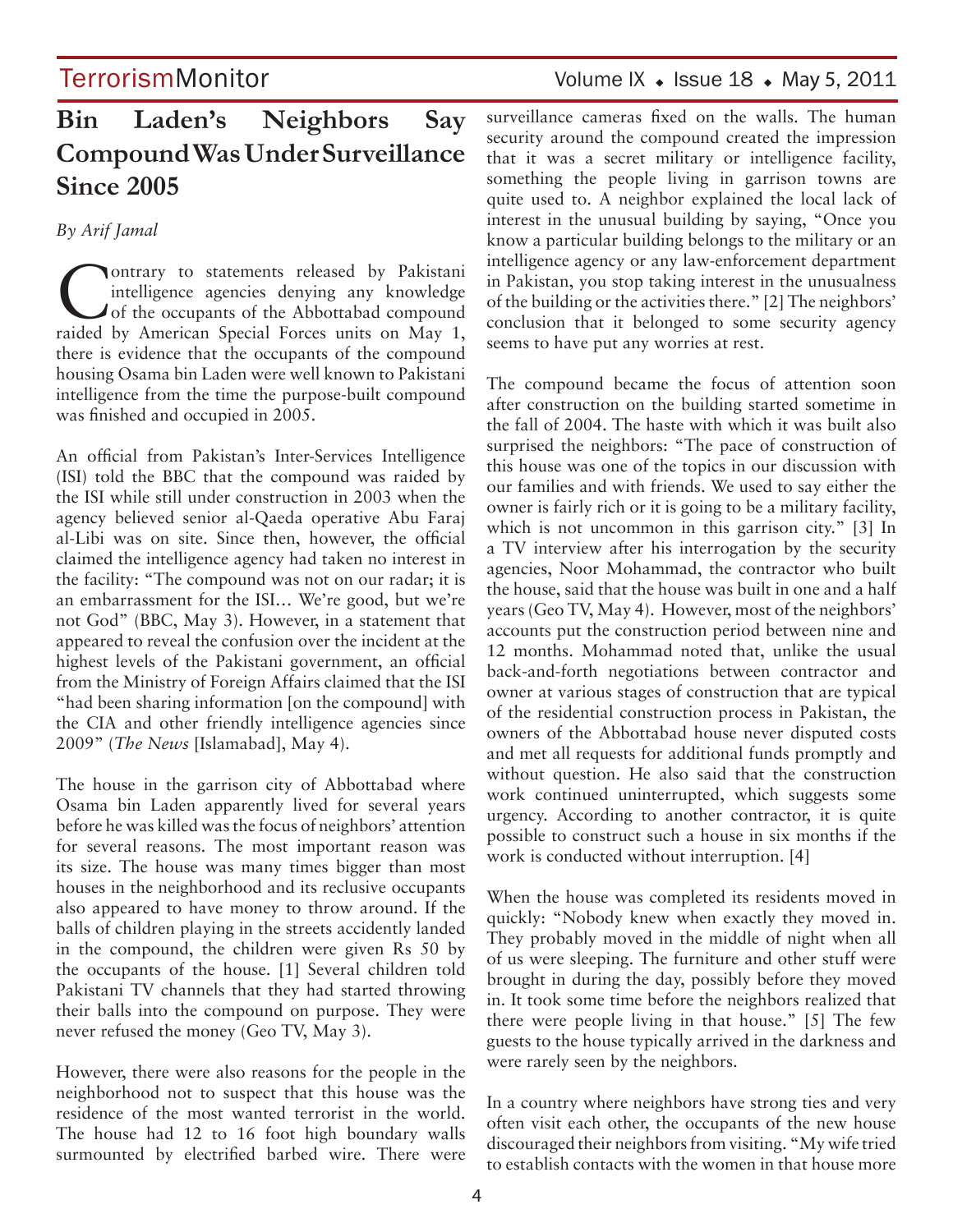than once but was rebuffed. It was the only house in the neighborhood whose female occupants were not known to the other female [residents of the neighborhood]. I had concluded that some nuclear scientist was living there. Some of the nuclear scientists' families are also reclusive." [6] Interestingly, no neighbor seems to have seen another family visiting the Bin Laden family.

The neighbors' accounts contradict official claims that the house was not on the radar of the intelligence agencies. According to several of these witnesses, the house was under continuous and heavy surveillance by the Pakistani intelligence agencies. A local resident observed: "The compound was continuously under the watch of agents of the intelligence and security agencies. They always looked suspiciously at every unusual interest in that compound by our guests. I always had the impression that it was some sort of an intelligence facility." [7] However, no neighbor ever saw any uniformed personnel visiting the compound. According to a local journalist, it is unlikely that any of the security agents deputed to carry out human surveillance on the compound would have been given any inkling of who was living there. [8] However, it seems clear those directing the surveillance were aware of the identity of the suspects under watch in the compound, indicating that the residents were under the protection of a Pakistani intelligence agency since occupation began.

*Arif Jamal is an independent security and terrorism expert and author of "Shadow War – The Untold Story of Jihad in Kashmir."*

Notes:

1. Approximately 62 cents, a substantial sum for children in Pakistan.

2. Interview by a research assistant of a neighbor, Abbottabad, May 2.

3. Interview by a research assistant of a neighbor, Abbottabad, May 2.

4. Interview by a research assistant of a local contractor, Abbottabad, May 4.

5. Interview by a research assistant of a shopkeeper, Abbottabad, May 2.

6. Interview by a research assistant of a neighbor, Abbottabad, May 2.

7. Interview by a research assistant of a neighbor, Abbottabad, May 2.

8. Author's telephone interview with a local journalist, May 3.

## **Boko Haram Exploits Sectarian Divisions to Incite Civil War in Nigeria**

*By Jacob Zenn* 

Boko Haram carried out a series of attacks in<br>
morthern Nigeria during the country's elections,<br>
which began on April 9 with legislative elections<br>
and continued on April 16 and April 26 with precidential northern Nigeria during the country's elections, **D** nothern ingeria during the legislative elections and continued on April 16 and April 26 with presidential and gubernatorial elections. While Boko Haram has typically targeted government buildings, military facilities and major public events since the group began militant attacks in 2004, many of its attacks in April – especially in the Borno State city of Maiduguri – were clearly aimed at disrupting the voting and campaigning.

The victims of the election attacks in Maiduguri were primarily party leaders, government officials and voters:

> • An All Nigeria Peoples Party (ANPP) gubernatorial candidate was assassinated on January 28 (newsonnigeria.com, January 29).

> • The police chief of Borno State and an undercover policeman were assassinated in their homes during the week of February 20 (AFP, February 24).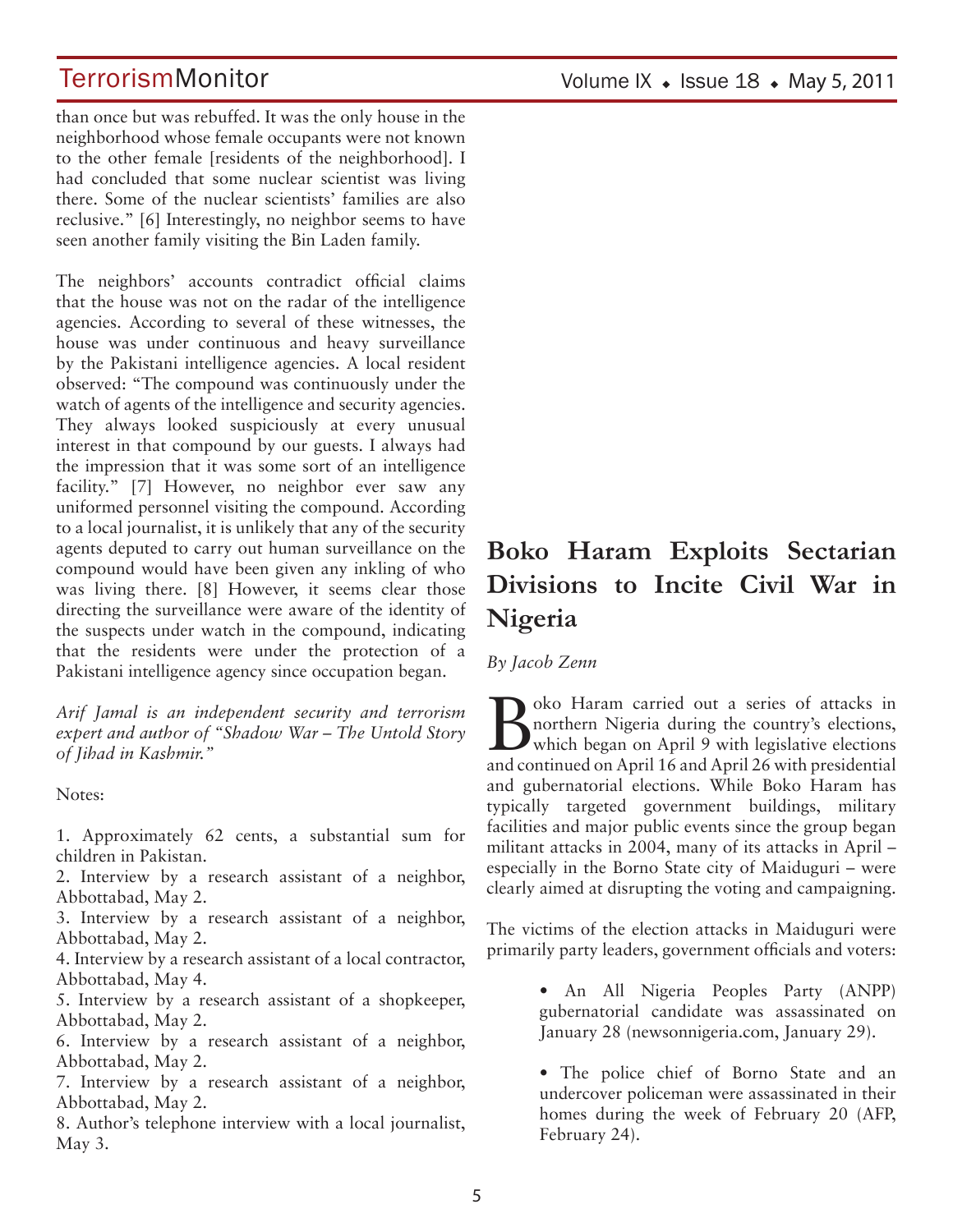### TerrorismMonitor Volume IX • Issue 18 • May 5, 2011

• Imam Ibrahim Ahmed Abdullahi, an Islamic scholar and preacher against sectarian violence, was assassinated outside his mosque on March 13 (news24.com [Lagos], March 14).

• The Chairman of the ANPP was assassinated on March 28 after a party meeting (*Daily Trust* [Ikeja, Lagos State], March 28).

• At least ten people were injured in a bomb blast at the Unguwar Doki polling center and six casualties incurred at the Independent National Electoral Coalition polling center on April 9 (*Vanguard* [Lagos], April 9; *Daily Trust*, April 11).

• On March 29, police uncovered a Boko Haram plot to bomb an ANPP election rally in Maiduguri, but that same day Boko Haram militants killed three civilians in an attack spoiling the rally anyway (Reuters, March 30).

Boko Haram did not claim responsibility for each of the attacks, but the methods – such as motorcycle and SUV drive-by shootings – and the victims targeted for assassination bear the mark of Boko Haram (AP, February 24). In flyers written in Hausa and Arabic that Boko Haram sent to news organizations in Borno State on April 24, the group said: "We do not believe in any system of government, be it traditional or orthodox. That is why we are fighting against democracy, capitalism, socialism and the rest… We do not respect the Nigerian government because it is illegal… We will continue to fight its military and police because they are not protecting Islam..." (Saferafricagroup.com, April 25; BBC, April 25).

However, Boko Haram's attacks were not the lone factor in sparking the post-election violence between Muslims and Christians that left more than 500 people dead and 75,000 people displaced. In fact, Boko Haram's attacks did not cause a delay or shutdown in any of the polls and Maiduguri was spared from most of the post-election violence. Thus, there is no clear correlation between the frequency of Boko Haram terrorist activity and the degree of post-election sectarian violence (AP, April 24).

Political and economic forces beyond Boko Haram's control fueled the flames of sectarian strife. Allegations of vote-rigging, the economic marginalization of the northern Muslim majority relative to the more prosperous Christian-majority south and the 57% of the presidential vote for Goodluck Jonathan (a Christian from the south) compared to the 31% for Muhammad Buhari (a Muslim from the north) brought disaffected Muslims into the streets, but then the protests took on religious rather than political or economic overtones.

Regardless of the factors behind the violence, Boko Haram may have set an example for some of the worst acts of religious-inspired terrorism during the rioting. On Christmas Eve in 2010, Boko Haram members attacked and burned down two churches in Maiduguri and bombed a church in Jos, killing 80 people (al-Jazeera, December 31, 2010). In April's post-election violence, Muslim rioters burned down as many as 40 churches.

As one of Boko Haram's main goals is to destroy the Nigerian state and impose Shari'a in the entire country, Boko Haram has much to gain from the religious fighting. Muslim dissatisfaction with the Christian leadership in Nigeria and feelings of inequality strengthen Boko Haram's argument for replacing what is perceived to be an ineffective secular political system with an Islamic system and for replacing Western education with Islamic education – the original purpose for Boko Haram's existence (Boko Haram means "Western Education is Sacrilege" in Hausa). The religious fighting spreads the Nigerian security forces thin as personnel seek to manage the riots while also countering Boko Haram and other rebellious groups in the southern Niger Delta and elsewhere.

If these tensions continue to resurface year after year as they have in 2009, 2010 and now 2011, Boko Haram may then be able to brand itself as the champion of the Muslims by making headlines and gaining notoriety from highlypublicized attacks, even if most Muslims in northern Nigeria do not support to its radical interpretation of Islam and use of violence to achieve political objectives. The Nigerian government must evaluate the roots of the religious divide and find solutions to reduce conflict between Muslims and Christians, which would then undermine Boko Haram's *raison d'être* and counter its recruiting propaganda. Despite capturing and killing the Boko Haram leader, Muhammad Yusuf, in 2009 and conducting several crackdowns killing hundreds of sect members, Boko Haram has replenished its ranks by attracting radicalized Muslims, making the group is as active as ever right now.

Thus far, existing Muslim-Christian tensions in Nigeria have had a destabilizing effect on the Nigerian state far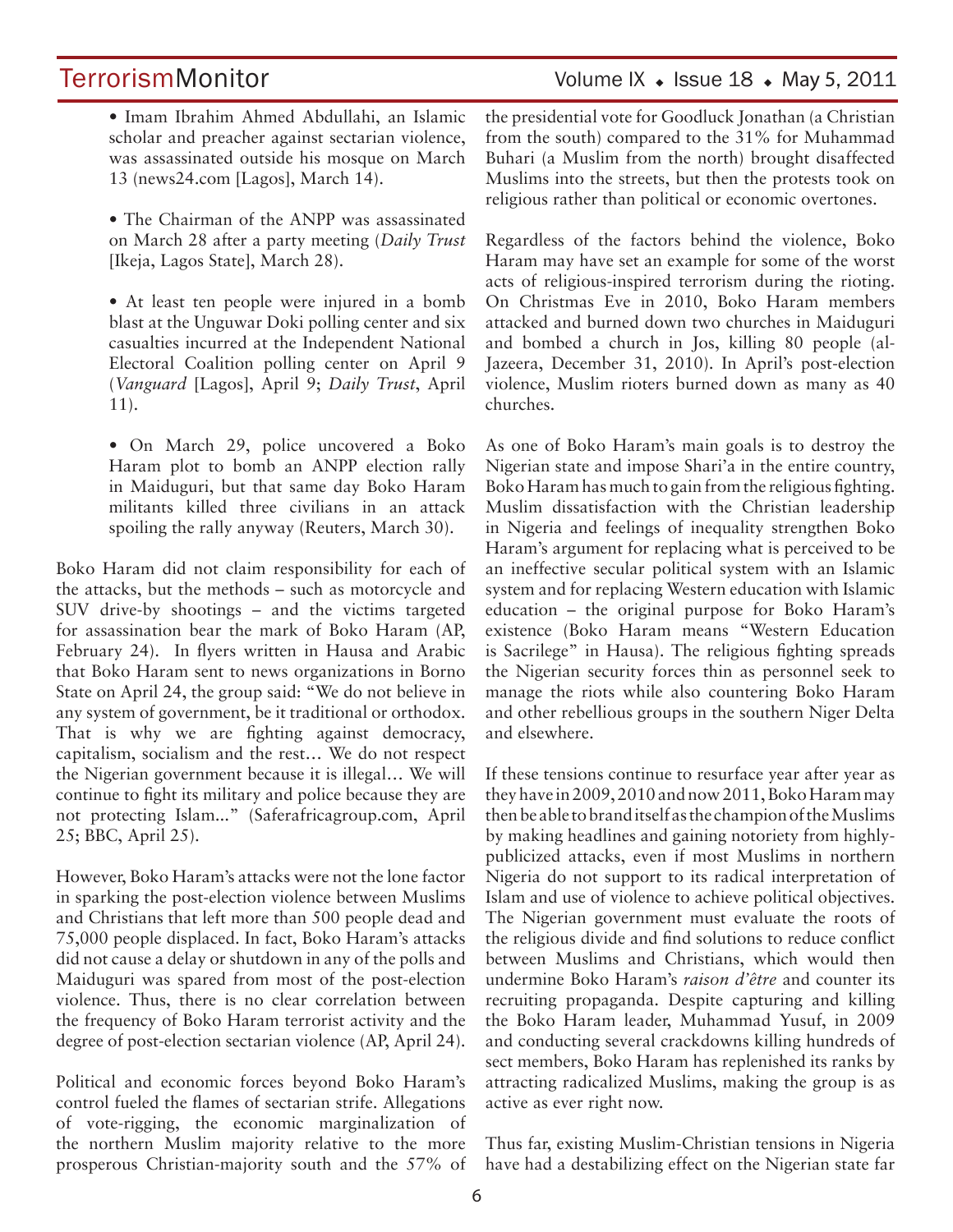Volume IX  $\bullet$  Issue 18  $\bullet$  May 5, 2011

outweighing Boko Haram's tens of terrorist attacks. While these sectarian tensions simmer, all Boko Haram needs to do is to continue fuelling the fire with terror attacks against state institutions, government officials, and churches until the group becomes closer to achieving one of its more insidious objectives – launching Nigeria into a "full-scale war" (*Daily Champion* [Lagos], February 3).

*Jacob Zenn is an Independent Consultant in Washington, DC and is pursuing a law degree in Georgetown Law's Global Law Scholars program.*

## **Jordan's New Generation of Salafi-Jihadists Take to the Streets to Demand Rule by Shari'a**

#### *By Murad Batal al-Shishani*

Tordan has not escaped the political turmoil and street<br>confrontations that have enveloped the Middle<br>East during the so-called "Arab Spring." The on-<br>going debate between the Jordanian government and ordan has not escaped the political turmoil and street confrontations that have enveloped the Middle East during the so-called "Arab Spring." The onprotestors seeking political reform in Jordan escalated on March 24 when one man died and scores of others were injured in clashes that erupted between progovernment and pro-reform protesters at the Interior Ministry Circle in Amman. The pro-reform protestors claimed that security forces turned a blind eye to the attacks against them.

Prime Minister Marouf Bakhit blamed the Muslim Brotherhood for the violent developments (*Jordan Times*, March, 25). In an interview with Jordanian television, Bakhit accused the group of creating chaos in the country and taking orders from Islamist leaders in Egypt and Syria, while warning them "not to play with fire" (Petra News [Ammon], March, 27).

Jihadists on the Street

Some Jordanian Islamists have joined street protests for the first time in their history. These include the Salafi-Jihadists, whose members have held demonstrations in several cities of Jordan demanding the release of their imprisoned colleagues while stressing that their movement has paid a high price for Jordan's alliance with United States in the so-called "War on Terror." The jihadists, who demanded that Jordan be ruled by Shari'a, have shown that they are large in number, organized and defiant. The jihadists hailed the recent release of four of their colleagues and cancelled a pre-planned demonstration in Amman a few days later, adding that "the State [of Jordan] knows our strength" (al-Jazeera. net, April 12).

On April 15, Salafi-Jihadists were among other Jordanian groups demonstrating after Friday prayer in various Jordanian cities. After demonstrating in Amman, Ma'an, Salt, and Irbid, jihadists then went into the streets of Zarqa, the hometown of Abu Mus'ab al-Zarqawi, the late leader of al-Qaeda in Iraq who was killed in June 2006.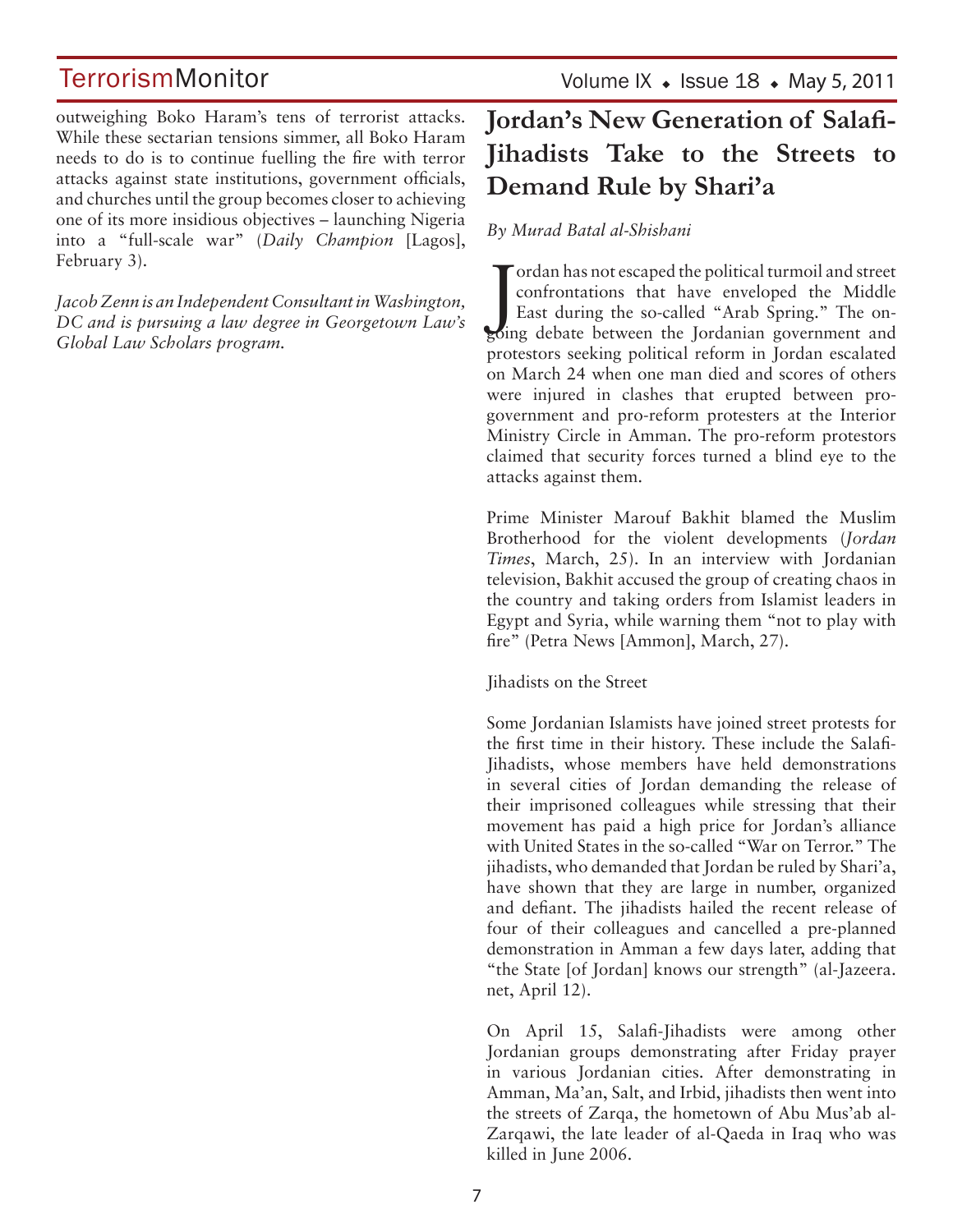The protest ended with clashes between jihadists and pro-government and security forces that resulted in some 80 injured policemen. Jordan's police chief, Lieutenant General Hussein Majali, stated that eight civilians had been hurt when police fired tear gas to stop Salafist demonstrators from attacking shoppers in Zarqa: "It was clear that the demonstrators had plans to clash with police. They carried swords and daggers and were provocative, seeking to drag police into a bloody confrontation" (AFP, April 15). Jordanian security services responded to the violence by conducting a series of raids in Zarqa and the nearby town of Rassifeh that rounded up some 70 Islamists, including prominent leader Shaykh Abdul Shahatah al-Tahawi (AFP, April 16).

Shaykh Ali Hasan al-Halabi, a prominent Salafist whose movement has a strong enmity towards the Salafi-Jihadists, claimed the violence was the work of those who falsely represent themselves as Salafis and are "known for their ugly takfiri thought" (Ammon News, April 16). However, Salafi-Jihadist leader Abu Obaidah complained that the Salafist movement had fallen "into a trap orchestrated by security forces to drag Salafis into events not planned for by the Salafis themselves" (Ammon News, April 28). General Majali warned that "those who deserve it" could expect much rougher treatment from the security services next time (Ammon News, April 16).

According to their spokesperson, Dr. Sa'ad al-Hunaiti, the Salafists denied attacking policemen, saying they were defending themselves while blaming the government for sending "thugs" to confront the demonstrators, similar to earlier clashes in Amman on March 24 (Ammon News, April 15). Elsewhere, al-Hunaiti has said the Salafist movement's intention to implement Shari'a throughout Jordan threatens "Allah's enemies" who are coordinating with the Jews and sending Jordanian Muslims to "fight as mercenaries alongside the Jews and Crusaders in Afghanistan," a reference to Jordanian troops serving with Coalition forces (*Al-Sabil* [Amman], April 8).

In the wake of the violence in Zarqa, the state security court charged 146 Islamists on April 24 with plotting terrorist attacks (*The National* [Abu Dhabi], April 25; *Jordan Times*, April 26).

TerrorismMonitor Volume IX • Issue 18 • May 5, 2011

Structural Crisis

Like other Arab countries, Jordan has witnessed protests in the last three months calling for political and economic reforms as well as the elimination of corruption. Though the reform movement in Jordan has been inspired by the popular movements in Tunisia and Egypt, it is largely a response to a local grievances and changes in the Jordanian socio-economic structure.

The median age in Jordan is only 21.8. A high percentage of young people have an advanced education, creating a gap between the elites and the youth. This has combined with three important factors in creating a social disruption in Jordan:

> • The increasing role of the private sector in the national economy reflects the sudden decrease in the role of the welfare state, which helped create jobs for youth, particularly in marginal areas of Jordan. In this context it is worth noting that the first demonstration protesting economic issues and demanding the resignation of then Prime Minister Samir Rifai's was in the marginal small town of Dhiban (southwest Amman) on January 7 (UPI, January, 8).

> • The increasing frustration caused by corruption.

• Jordan has witnessed a decline in freedoms, reflected in some of the slogans raised by the political parties and forces that took part in demonstrations in Jordan against the intervention of the Mukhabarat (secret service) in public life.

These factors played a major role in the development of what might be described as a "reform movement" which reflects the changes in Jordanian society. Jordanian journalist Musa Barhoomah, who is closely following the protests in Jordan, told Jamestown that the protests in Jordan represent a socially mobile movement; liberals, leftists, Islamists, youth movements, students, teachers and professionals are all involved in this movement. [1] Barhoomah is a member of the National Dialogue Committee formed after the protests started in Jordan as an umbrella for "political debates over reform," though the Muslim Brotherhood refused to join the committee. The journalist told Jamestown that political parties, including Islamists, are not leading this social movement, but they are part of it and support it with their experience. This was confirmed to the author by Hamza Mansour, secretary general of the Islamic